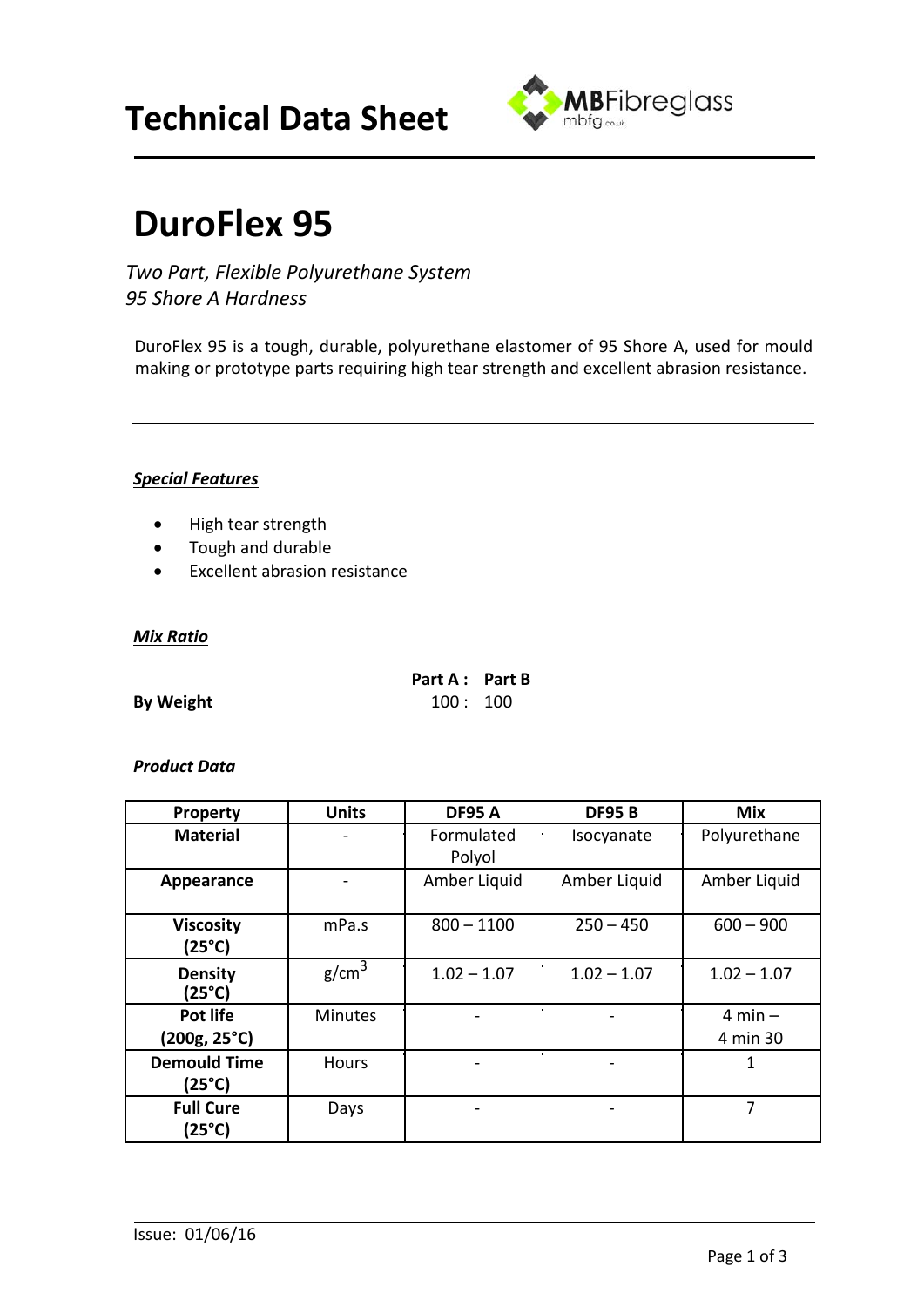

## *Cured Properties*

| <b>Properties</b>          | <b>Standard</b>      | <b>Units</b> | <b>Result</b><br>(Full Cure) |
|----------------------------|----------------------|--------------|------------------------------|
| <b>Hardness</b>            | <b>BS EN ISO 868</b> | Shore A      | $93 - 97$                    |
| <b>Tensile Strength</b>    | BS EN ISO 37         | <b>MPa</b>   | $9 - 10$                     |
| <b>Elongation at Break</b> | BS EN ISO 37         | %            | $340 - 400$                  |
| <b>Tear Strength</b>       | BS EN ISO 34         | kN/m         | $65 - 75$                    |
| <b>Linear Shrinkage</b>    | 500 x 50 x 10mm      | %            | < 0.2                        |

#### *Mould Preparation*

Ensure that the mould is clean and dry and if the mould is made from metal, wood or resin, use a wax based release agent such as a Macwax. Wooden moulds should be sealed well before casting.

## *Mixing Instructions*

Shake the Part A container thoroughly in order to homogenize the resin. Ensure that both components are at least 20°C before mixing.

Part A should be mixed with Part B according to the indicated mixing ratio. Both components should be thoroughly mixed, care should be taken to avoid air entrapment and make certain that material at bottom and sides of container is thoroughly stirred into the centre. After thorough mixing, the material should be poured into the mould. To avoid air entrapment, pour the material slowly, and into one place in the mould. In order to obtain a bubble free cast, the material should be degassed after mixing and pouring. Mixing, pouring and degassing must be completed within the stated pot life.

## *Curing and post curing*

The precise demould time will vary with the casting thickness, as thin sections will cure slower than thicker sections. If cured at room temperature, the casting can generally be demoulded after 1 hour. If quicker demould times are required, the product can be cured at elevated temperatures (up to 80°C). Curing at high